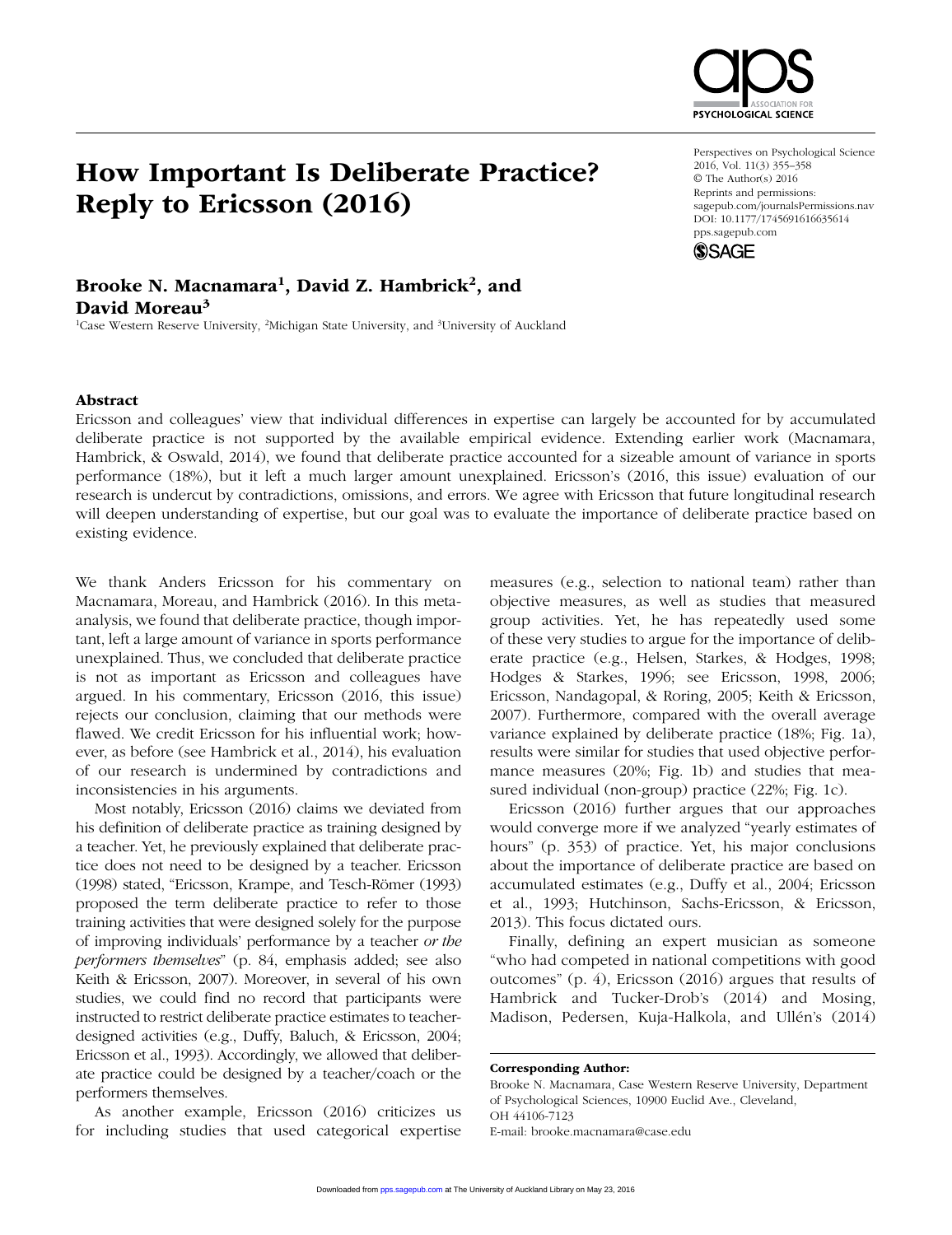

Fig. 1. Average proportion of variance in sports performance explained by deliberate practice (light gray region) for (a) all the studies in the meta-analysis (63 effect sizes), (b) the 10 studies that used an objective measure of performance (15 effect sizes), (c) the 10 studies that measured individual practice (no group practice; 14 effect sizes), and (d) the 26 studies that did not use a composite measure that included competition and/or play-like activities (53 effect sizes; Ericsson, 2016, states that 9 of 52 effect sizes were based on this type of composite; it was 10 of 63, see Open Data at osf.io/r5qjw).

behavioral-genetic studies "cannot be generalized to expert musicians" (p. 352) because the samples included amateurs. Yet, he refers to the skilled bowlers in Harris' (2008) study—who were amateurs—as "experts." Moreover, Ericsson and Charness (1994) proposed that someone need only perform two standard deviations above the population mean to be considered an expert. For a theory to be falsifiable, definitions must be used consistently.

## Other Issues

Ericsson's (2016) evaluation of our research is further undermined by omissions and errors. For example, he criticizes us for including nine effect sizes for composites that "were not even pure estimates of different types of practice, [but] …included hours for play and competition" (p. 352). He fails, though, to mention our report that the deliberate practice–performance relationship was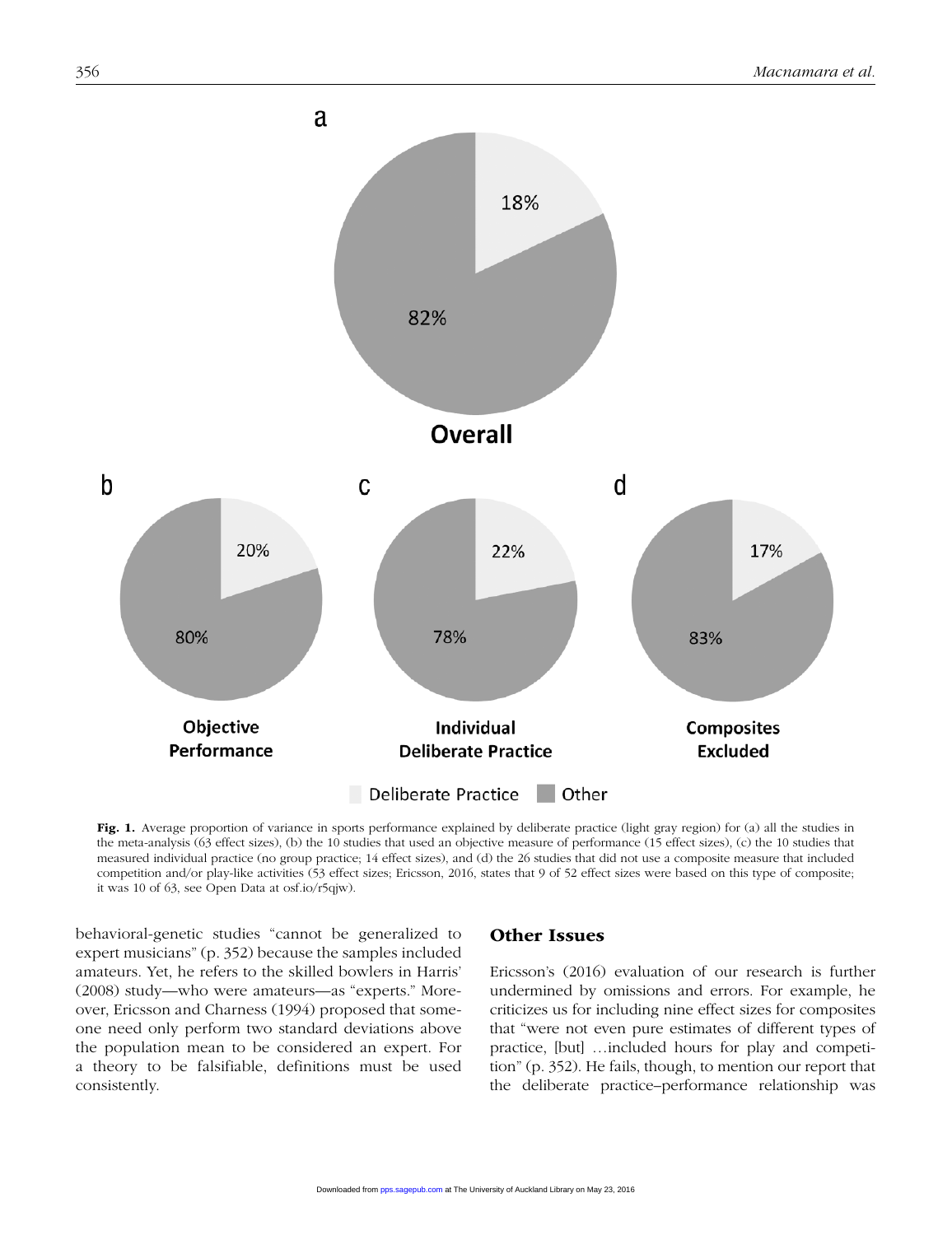virtually unchanged with these effect sizes excluded (18% to 17%; Fig. 1d). (The composites consisted of multiple activities interpretable as deliberate practice; hence their inclusion in the main meta-analysis.)

Ericsson (2016) further claims that for one study we "only included the nonsignificant correlation with total sum of all practice (Young, 1998) and disregarded the significant correlations with specialized training activities (Young & Salmela, 2010)" (p. 353). Ericsson is mistaken: We included the effect size for the measure Young (1998) labeled as "deliberate practice"—not the total sum of all practice—and we excluded Young and Salmela's (2010) study because their sample was a subset of Young's (1998). We did not, as Ericsson contends, sum up "virtually any type of sports-specific activity" (p. 351).

Ericsson (2016) also criticizes us for excluding an effect size from Law, Côté, and Ericsson (2007). However, as we explained, that effect size fell outside the valid range for correlations  $(r > 1.0)$ ; we also reported supplemental analyses retaining it, and the results are virtually unchanged (Macnamara et al., 2016; Table S2). Finally, Ericsson implies that we did not include an effect size for coach-led instruction from Baker, Côté, and Abernethy (2003). In fact, we did  $(d = .99)$  from Baker et al.'s Table 3). Our data file is openly available at osf.io/r5qjw, with all effect sizes and descriptions of measures.

### Conclusion

The available evidence indicates that deliberate practice, though undeniably important, does not largely account for individual differences in expertise. Building on Ericsson's pioneering work, the task now is to develop theories of expertise that include multiple factors.

#### Declaration of Conflicting Interests

The authors declared that they had no conflicts of interest with respect to their authorship or the publication of this article.

#### References

- Baker, J., Côté, J., & Abernethy, B. (2003). Sport specific training, deliberate practice and the development of expertise in team ball sports. *Journal of Applied Sport Psychology*, *15*, 12–25. doi:10.1080/10413200305400
- Duffy, L. J., Baluch, B., & Ericsson, K. A. (2004). Dart performance as a function of facets of practice amongst professional and amateur men and women players. *International Journal of Sport Psychology*, *35*, 232–245.
- Ericsson, K. A. (1998). The scientific study of expert levels of performance: General implications for optimal learning and creativity. *High Ability Studies*, *9*, 75–100. doi:10.1080/1359813980090106
- Ericsson, K. A. (2006). The influence of experience and deliberate practice on the development of superior expert

performance. In K. A. Ericsson, N. Charness, P. J. Feltovich, & R. R. Hoffman (Eds.), *The Cambridge handbook of expertise and expert performance* (pp. 683–703). Cambridge, England: Cambridge University Press.

- Ericsson, K. A. (2016). Summing up hours of any type of practice versus identifying optimal practice activities: Comments on Macnamara, Moreau, and Hambrick (2015). *Perspectives on Psychological Science*, *11*, 351–354.
- Ericsson, K. A., & Charness, N. (1994). Expert performance: Its structure and acquisition. *American Psychologist*, *49*, 725–747. doi:10.1037/0003-066X.49.8.725
- Ericsson, K. A., Krampe, R. T., & Tesch-Römer, C. (1993). The role of deliberate practice in the acquisition of expert performance. *Psychological Review*, *100*, 363–406. doi:10.1037/0033-295X.100.3.363
- Ericsson, K. A., Nandagopal, K., & Roring, R. W. (2005). Giftedness viewed from the expert-performance perspective. *Journal for the Education of the Gifted*, *28*, 287–311.
- Hambrick, D. Z., Altmann, E. M., Oswald, F. L., Meinz, E. J., Gobet, F., & Campitelli, G. (2014). Accounting for expert performance: The devil is in the details. *Intelligence*, *45*, 112–114. doi:10.1016/j.intell.2014.01.007
- Hambrick, D. Z., & Tucker-Drob, E. (2014). The genetics of music accomplishment: Evidence for gene-environment correlation and interaction. *Psychonomic Bulletin & Review*, *22*, 112–120. doi:10.3758/s13423-014-0671-9
- Harris, K. R. (2008). *Deliberate practice, mental representations, and skilled performance in bowling* (Doctoral dissertation). Florida State University. Electronic Theses, Treatises and Dissertations, Diginole Commons. (Paper No. 4245)
- Helsen, W. F., Starkes, J. L., & Hodges, N. J. (1998). Team sports and the theory of deliberate practice. *Journal of Sport & Exercise Psychology*, *20*, 12–34.
- Hodges, N. J., & Starkes, J. L. (1996). Wrestling with the nature expertise: A sport specific test of Ericsson, Krampe and Tesch-Römer's (1993) theory of "deliberate practice." *International Journal of Sport Psychology*, *27*, 400–424.
- Hutchinson, C. U., Sachs-Ericsson, N. J., & Ericsson, K. A. (2013). Generalizable aspects of the development of expertise in ballet across countries and cultures: A perspective from the expert-performance approach. *High Ability Studies*, *24*, 21–47. doi:10.1080/13598139.2013.780966
- Keith, N., & Ericsson, K. A. (2007). A deliberate practice account of typing proficiency in everyday typists. *Journal of Experimental Psychology: Applied*, *13*, 135–145. doi:10.1037/1076- 898X.13.3.135
- Law, M. P., Côté, J., & Ericsson, K. A. (2007). Characteristics of expert development in rhythmic gymnastics: A retrospective study. *International Journal of Sport and Exercise Psychology*, *5*, 82–103. doi:10.1080/1612197X.2008.9671814
- Macnamara, B. N., Hambrick, D. Z., & Oswald, F. L. (2014). Deliberate practice and performance in music, games, sports, professions, and education: A meta-analysis. *Psychological Science*, *25*, 1608–1618. doi:10.1177/0956797614535810
- Macnamara, B. N., Moreau, D., & Hambrick, D. Z. (2016). The relationship between deliberate practice and performance in sports: A meta-analysis. *Perspectives on Psychological Science*, *11*, 333–350.